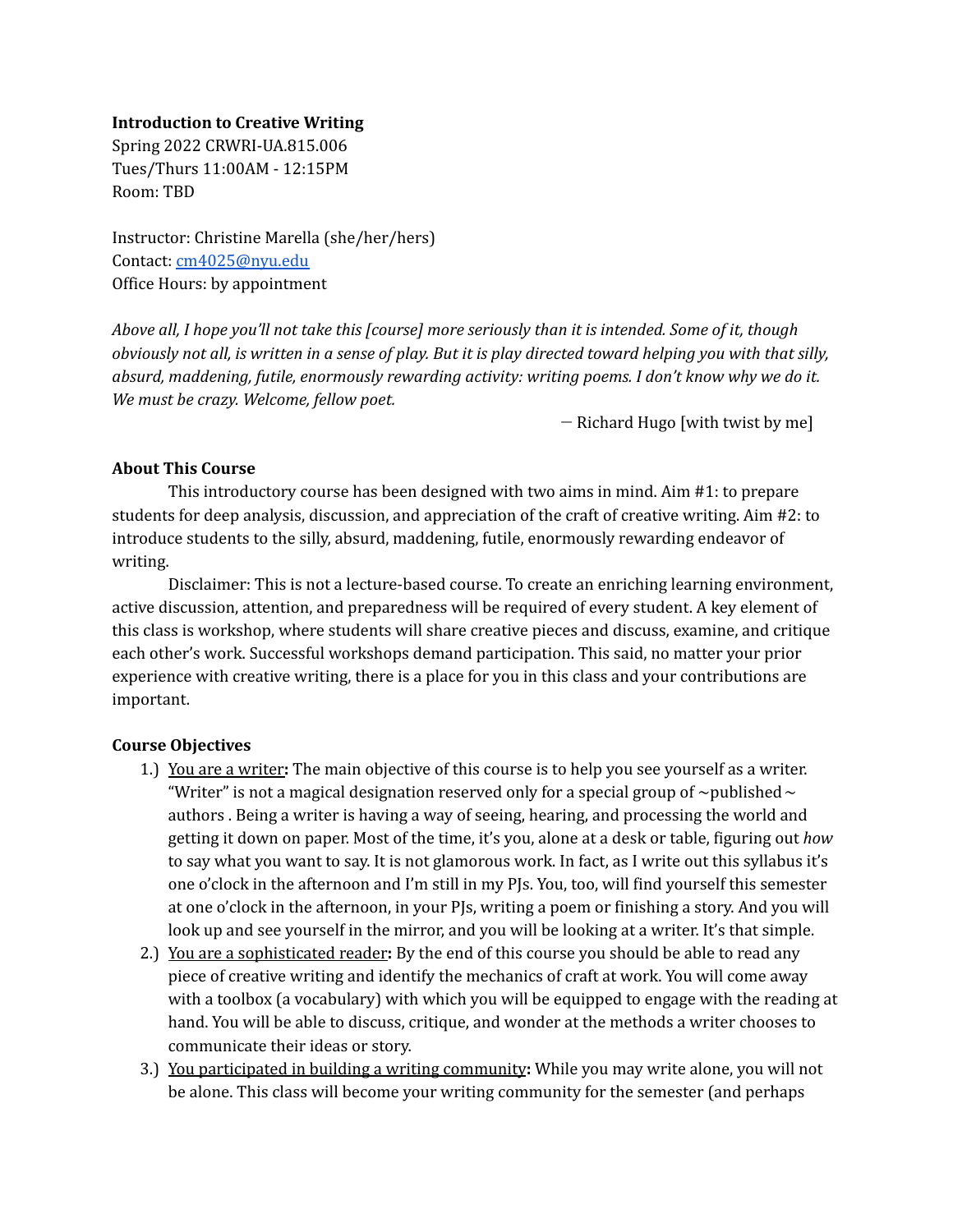beyond). We are not required to like each other, but we are required to treat each other, and each other's writing, with respect, kindness, and curiosity. It is my hope to introduce you to the kind of community writers can have with one another.

### **Required Texts**

Two books are required for this course. All other readings will be either provided on paper in class or uploaded digitally for access on NYU Classes. The books I ask you purchase for class (listed below) are two craft books, one on poetry and the other on prose.

*The Triggering Town -* Richard Hugo *Bird by Bird* - Anne Lamott

## **Required Materials**

Please come to every class equipped with writing utensils, a folder or binder in which you'll keep your printed readings, assignments, etc, and a personal notebook. I will provide each of you with a composition book at the start of the semester which will be your commonplace book. More on that later. Please bring that, too, to class every day.

A summary of required materials:

- Writing utensils
- Folder / Binder
- Personal notebook (for taking class notes, etc)
- Commonplace book

#### **Course Structure**

- $\bullet$  Most Tuesdays  $-$  Craft
- $\bullet$  Most Thursdays  $-$  Workshop

#### **Class Structure**

Most classes will begin with a writing exercise. Please arrive to class a few minutes early in order to participate fully in these exercises.

On Tuesdays we will usually discuss the week's readings and how they relate to the element of craft chosen for the week. As the semester goes on, we will be talking not only about each week's craft topic in isolation, but how our readings may or may engage with elements of craft we've previously discussed. Everything we will learn this semester is cumulative.

On Thursdays when we conduct workshop, we will read and discuss student writing. My goal is that you will be workshopped 4 times throughout the semester, for 15 minutes each time. The aim of this introductory workshop is to ease you into the dynamics of critique and discussion (ie: helping you to become better, more exact readers and better, more aware writers).

Cold calling notice: In general, discussion will be free to develop organically. However, in moments of long silence (or *ponderance*) I will cold-call students to move class along. Do not be startled by cold-calls. Perfection is not expected.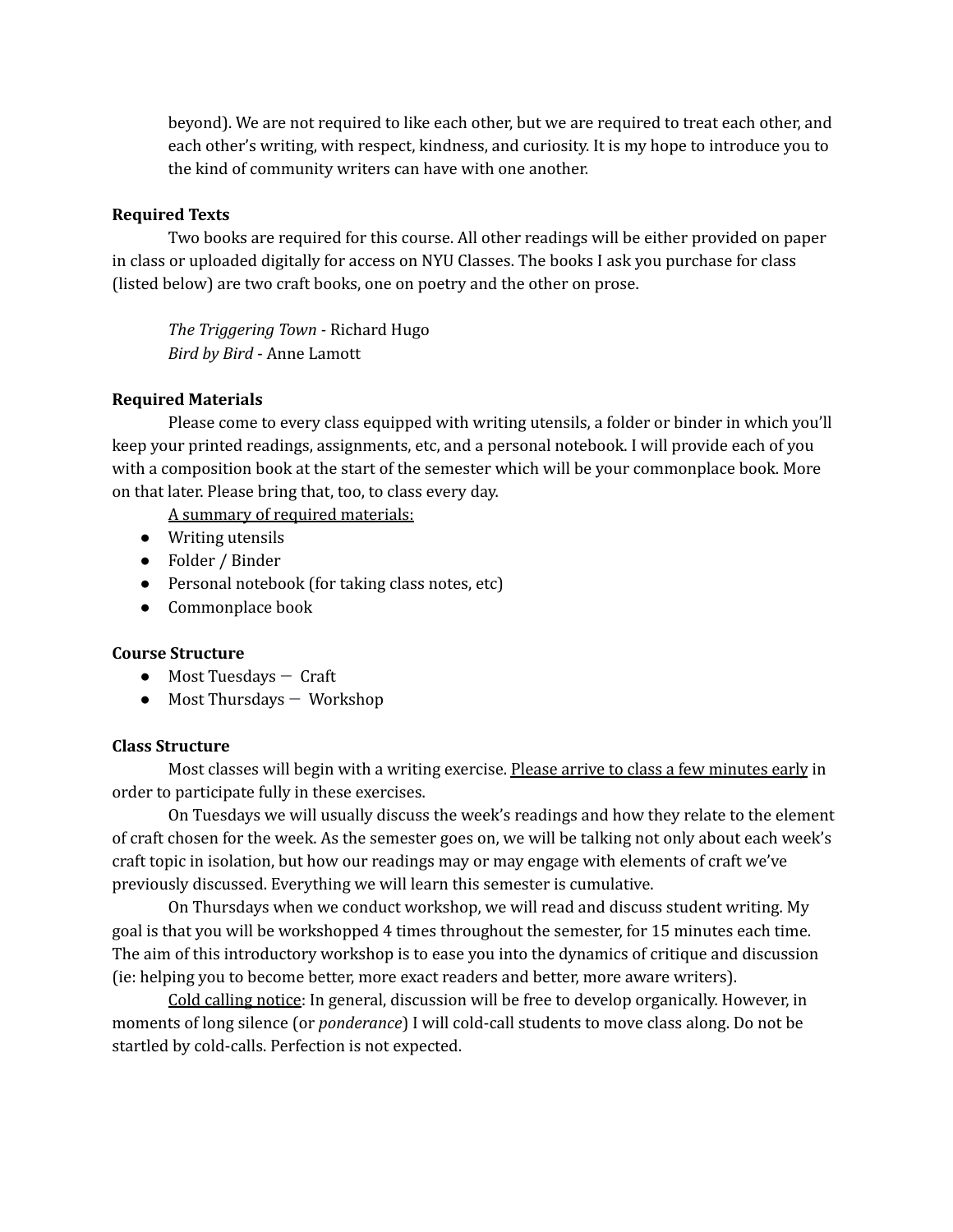## **Summary of Writing Assignments**

- In-class writing exercises (24 exercises)
- 16-week Commonplace Book
- 3 workshopped pieces: 1 poem, 1 story, 1 cross-genre piece
- 3 radical revisions (of each workshopped piece)
- 44 peer annotations (letters to your student authors you will receive a Workshop Guidelines handout that will include more instruction once we begin workshops. PS: this seems like a lot, but it's not - it's just a long semester!)
- Midterm craft essay, 3-5 pages double spaced
- 2 Field Trip assignments
- Final Portfolio (includes a compilation of all the creative work completed for the semester (3 workshop pieces, their 3 radical revisions, 2 creative field trip assignments, and a final extra creative piece in the genre of your choosing)

## **Policies & Expectations**

## Attendance

Your presence (both physical and mental) is indispensable for creating a learning community. Each student is allowed one unexcused absence this semester (of which you will are required to notify me about via email *before* the beginning of class). Excused absences must be accompanied by appropriate documentation (doctor's note, etc). Absences due to religious holidays are considered excused absences but should be mentioned to me as far in advance as possible. For every unexcused absence beyond your first allowance, you will incur one-third-letter grade deductions (an  $A$ - will become a  $B$ +, and so forth). Extenuating medical circumstances will be evaluated on a case by case basis.

Note: any in class writing exercises you miss due to absence will still be expected in your final portfolio. Please contact a classmate for any prompt you may have missed.

## Grading

Attendance - if you show up to every class, your grade will be neither positively nor negatively affected. If absence or tardiness becomes an issue, I've outlined how your grade will be affected (above).

- 20% Participation & Thoughtful Engagement in Class
- 20% Workshop Submissions
- 25% Reading Responses (on peer work)
- 10% Two office hours meetings 5% each
- 20% Final portfolio
- 5% In class writing exercises

In addition, there will be several extra-credit opportunities throughout the semester. These opportunities will involve attending a literary event and sending me selfie evidence as well as a one-page response. I'll give notice for these events via email or during class.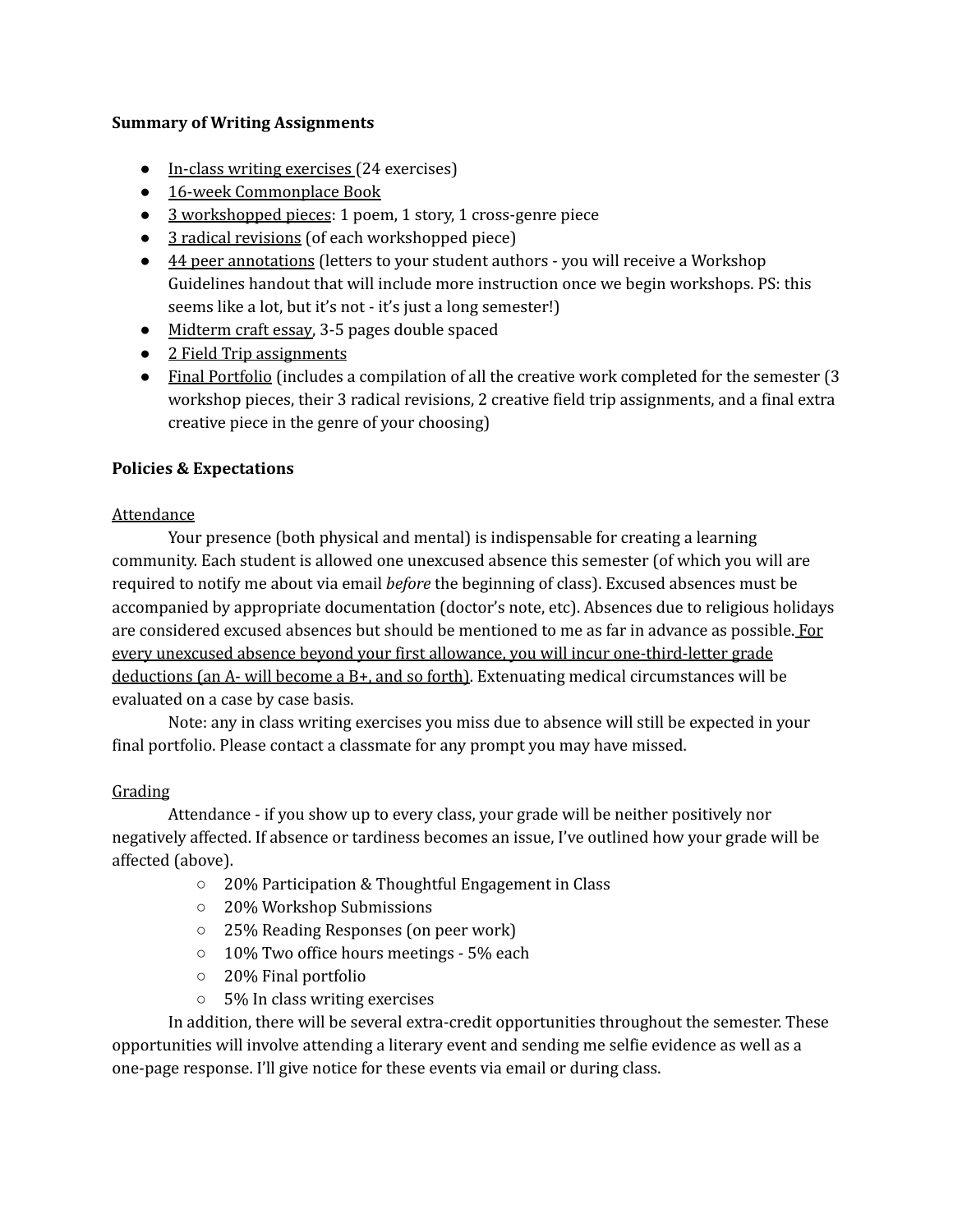#### Plagiarism

There is a zero-tolerance policy for plagiarism. This goes for academic papers and creative work. All writing should not only be original, but specific for this class. Any and all instances of plagiarism will be reported to the department. If you feel you cannot turn in an assignment on time, or are struggling in any way, please come see me.

#### Electronics in Class

Electronics (including watches that deliver electronic notifications) are not allowed in class. We may often designate someone to look things up if needed, like terms, concepts, history, etc. That person is not to abuse their electronic privileges.

### Disability Disclosure Statement

Academic accommodations are available to any student with a chronic, psychological, visual, mobility, learning disability, or who is deaf or hard of hearing. Students should please register with the Moses Center for Students with Disabilities at 212-998-4980.

NYU's Henry and Lucy Moses Center for Students with Disabilities 726 Broadway, 2nd Floor New York, NY 10003-6675 Telephone: 212-998-4980 Voice/TTY Fax: 212-995-4114 Web site: http://www.nyu.edu/csd

#### Health & Wellness

Unless we see explicit evidence in workshop that the speaker of a work is the writer themselves, we assume the speaker is fictional. However, certain content relating to murder, depression, suicide, sexual assault, or severe mental distress, such as seems to be a possible cry for help, will likely prompt the instructor's attention.

Please send an email putting this work in context before submitting work, especially for workshop, that may be interpreted as such. If you do feel you need someone to talk to at any point in the semester, please feel safe to reach out to me and I can guide you to the NYU Wellness Center.

We will additionally create our workshop's content alert guidelines together on the first day of class.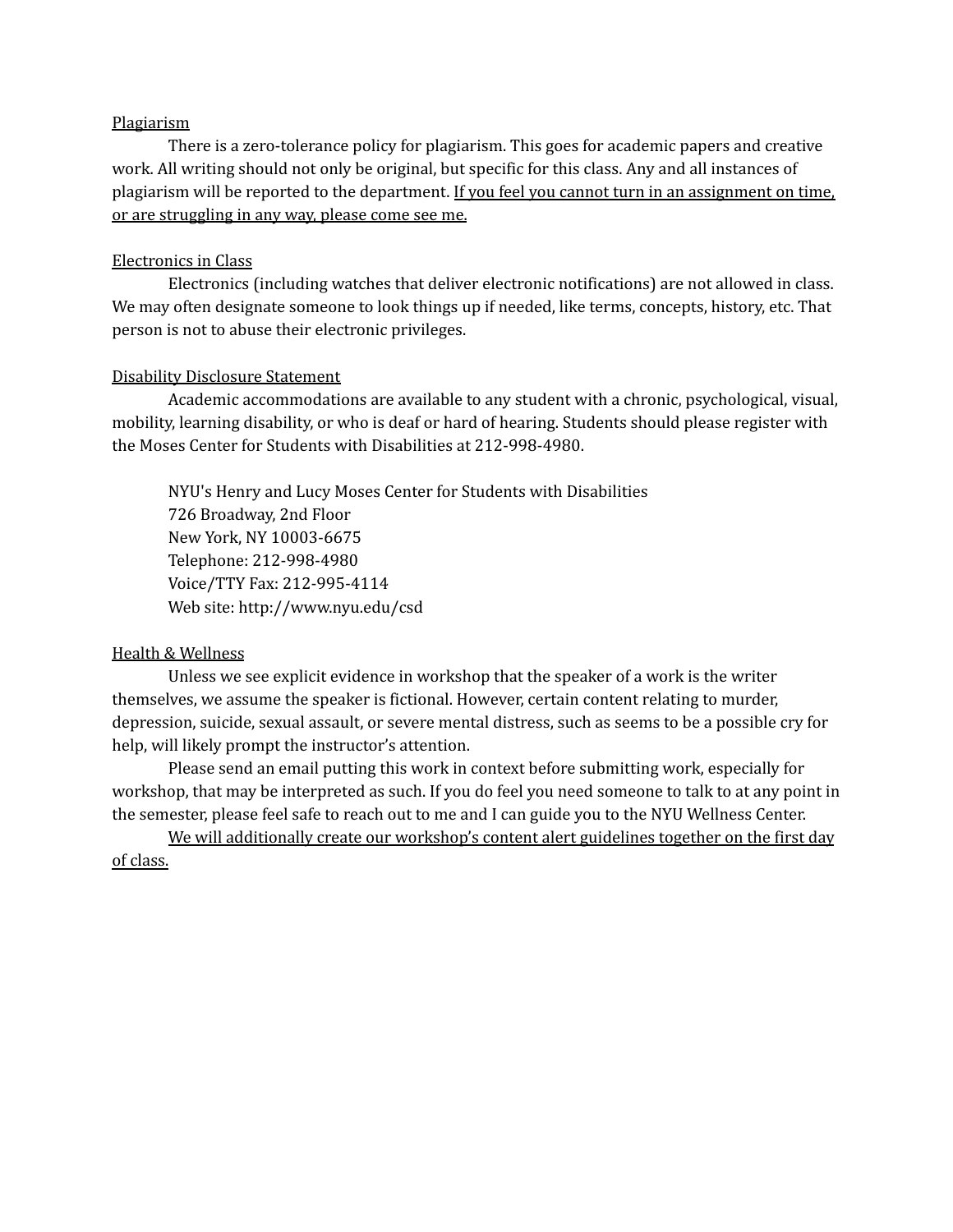## Schedule

| Tues - Jan 25  | Welcome!                                                                                                                                                                                                                                                                        |
|----------------|---------------------------------------------------------------------------------------------------------------------------------------------------------------------------------------------------------------------------------------------------------------------------------|
|                | Introductions, syllabus review, workshop schedule, commonplace book<br>instructions, CW survey, content alert submissions, in-class writing<br>assignment                                                                                                                       |
| Thurs - Jan 27 | "Bones" - Talking Poetry: Toolkit Part 1 (line, stanza, sound, rhyme)<br><b>Craft Packet</b><br>"Two Bikers Embrace on Broad Street" - Ross Gay<br>"That Nature is a Heraclitean Fire" - Gerard Manley Hopkins<br>"Garden" & "Drum" - Langston Hughes                           |
| Tues - Feb 1   | "Meat" - Talking Poetry: Toolkit Part 2 (image, subject, mask/turn)<br>"Writing Off the Subject" - Essay, Richard Hugo<br>"Lying in a Hammock at William Duffy's Farm" - James Wright<br>"For the Eating of Swine" - Rodney Jones<br>"During the Middle Ages" - Camille Guthrie |
| Thurs - Feb 3  | "The Who" - Talking Fiction: Toolkit Part 1 (point of view, character,<br>voice, narrative)<br>"Character" - Essay, Anne Lamott<br>"How to Be a Writer" - Lorrie Moore<br>"Cat Person" - Kristen Roupenian                                                                      |
| Tues - Feb 8   | "The What (When/Where/How)" - Talking Fiction: Toolkit Part 2<br>(conflict, plot, subplot, theme, image)<br>"Plot" - Essay, Anne Lamott<br>"The Things They Carried" - Tim O'Brien<br>From "How Should a Person Be?" - Sheila Heti<br>"The Wavemaker Falters" - George Saunders |
| Thurs - Feb 10 | <b>Workshop Group A (poems)</b>                                                                                                                                                                                                                                                 |
| Tues - Feb 15  | <b>Poetry Craft: TONE</b><br>"Poem (Lana Turner has collapsed)" - Frank O'Hara<br>"Full Moon" - Tu Fu<br>"YOUR BRAIN IS NOT A PRISON" - Sasha Debevec Mckenney<br>"I Go Back to May 1937" - Sharon Olds                                                                         |
| Thurs - Feb 17 | <b>Workshop Group B (poems)</b>                                                                                                                                                                                                                                                 |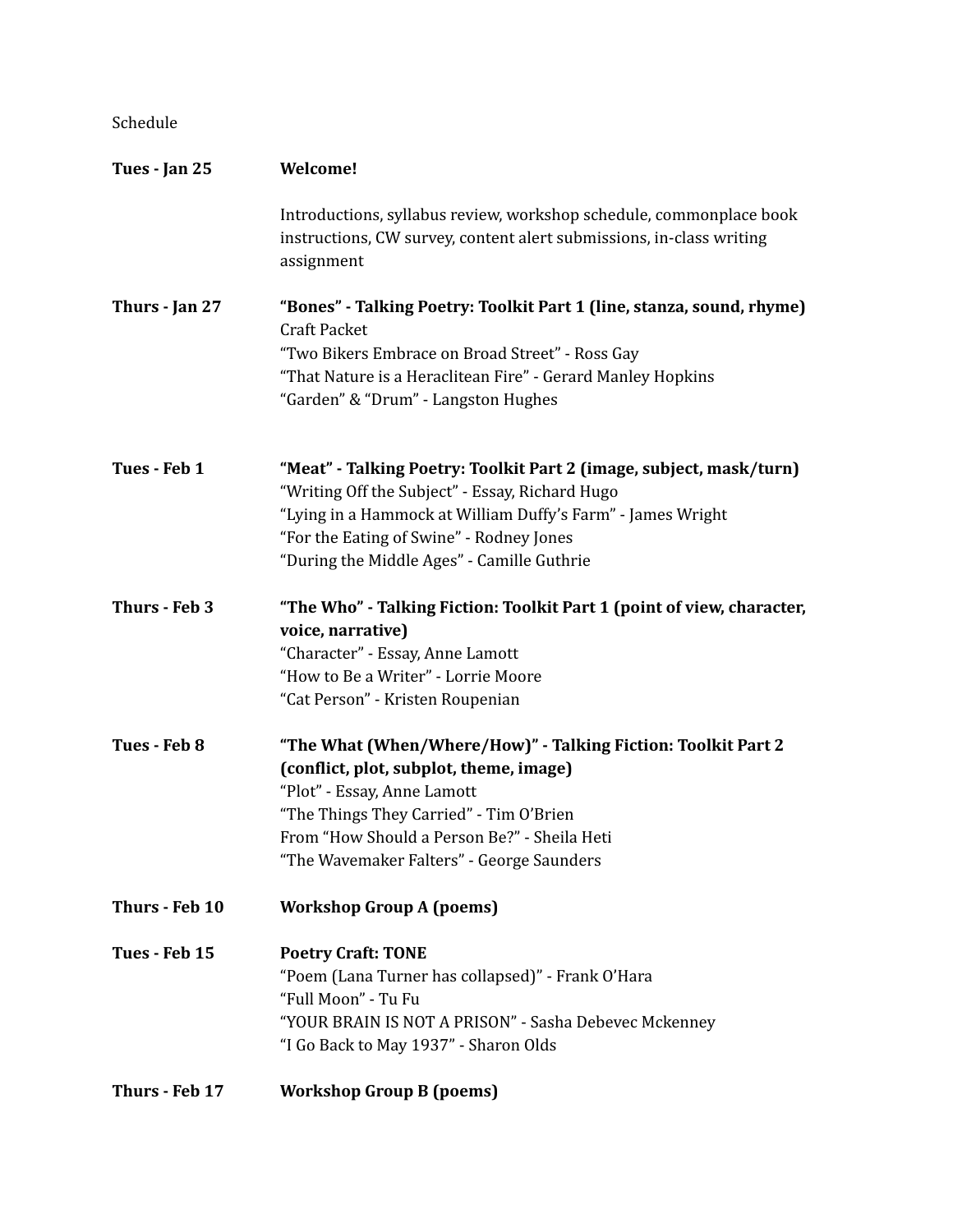| Tues - Feb 22  | Fiction Craft: Tensions (& how they're created: Desire, Place, Dialogue) |
|----------------|--------------------------------------------------------------------------|
|                | "Dialogue" - Essay, Anne Lamott                                          |
|                | "Wants" Grace Paley                                                      |
|                | "Hills like White Elephants" - Ernest Hemingway                          |
|                | "Roy Spivey" - Miranda July                                              |
| Thurs - Feb 24 | <b>Workshop Group C (poems)</b>                                          |
| Tues - Mar 1   | Poetry Craft: Forms (sonnet, sestina, pantoum, ghazel)                   |
|                | "Sestina" - Elizabeth Bishop                                             |
|                | "Descent of the Composer" - Airea D Matthews                             |
|                | "September Elegies" - Randall Mann                                       |
|                | "Hip Hop Ghazal" - Patricia Smith                                        |
|                | "Miscegenation" - Natasha Trethewey                                      |

# **Thurs - Mar 3 Workshop Group A (stories)**

*Midterm Craft Paper Assigned*

| Tues - Mar 8                             | Fiction Craft: Time (pace, progression, & frozenness)<br>"Bullet to the Brain" - Tobias Wolff<br>"Barn Burning" - Haruki Murakami                                                                                      |
|------------------------------------------|------------------------------------------------------------------------------------------------------------------------------------------------------------------------------------------------------------------------|
| Thurs - Mar 10                           | <b>Workshop Group B (stories)</b>                                                                                                                                                                                      |
| Tues - Mar 15                            | <b>Spring Break</b>                                                                                                                                                                                                    |
| Thurs - Mar 17                           | <b>Spring Break</b>                                                                                                                                                                                                    |
| Tues - Mar 22                            | Poetry Craft: Narrative Poems, Prose Poems (cross-genre)<br>"Summer Solstice, NYC" - Sharon Olds<br>"Song" - Brigit Pegeen Kelly<br>"The Orchestral Audition" - Jana Harris                                            |
| Thurs - Mar 24                           | <b>Workshop C (stories)</b>                                                                                                                                                                                            |
| Tues - Mar 29<br>Midterm Craft Paper Due | <b>Fiction Craft: Lyrical Essay (cross-genre)</b><br>From "Bluets" - Maggie Nelson<br>From "The Book of Delights" - Ross Gay<br>From "The Colossus of New York" - Colson Whitehead<br>From "Citizen" - Claudia Rankine |
|                                          |                                                                                                                                                                                                                        |